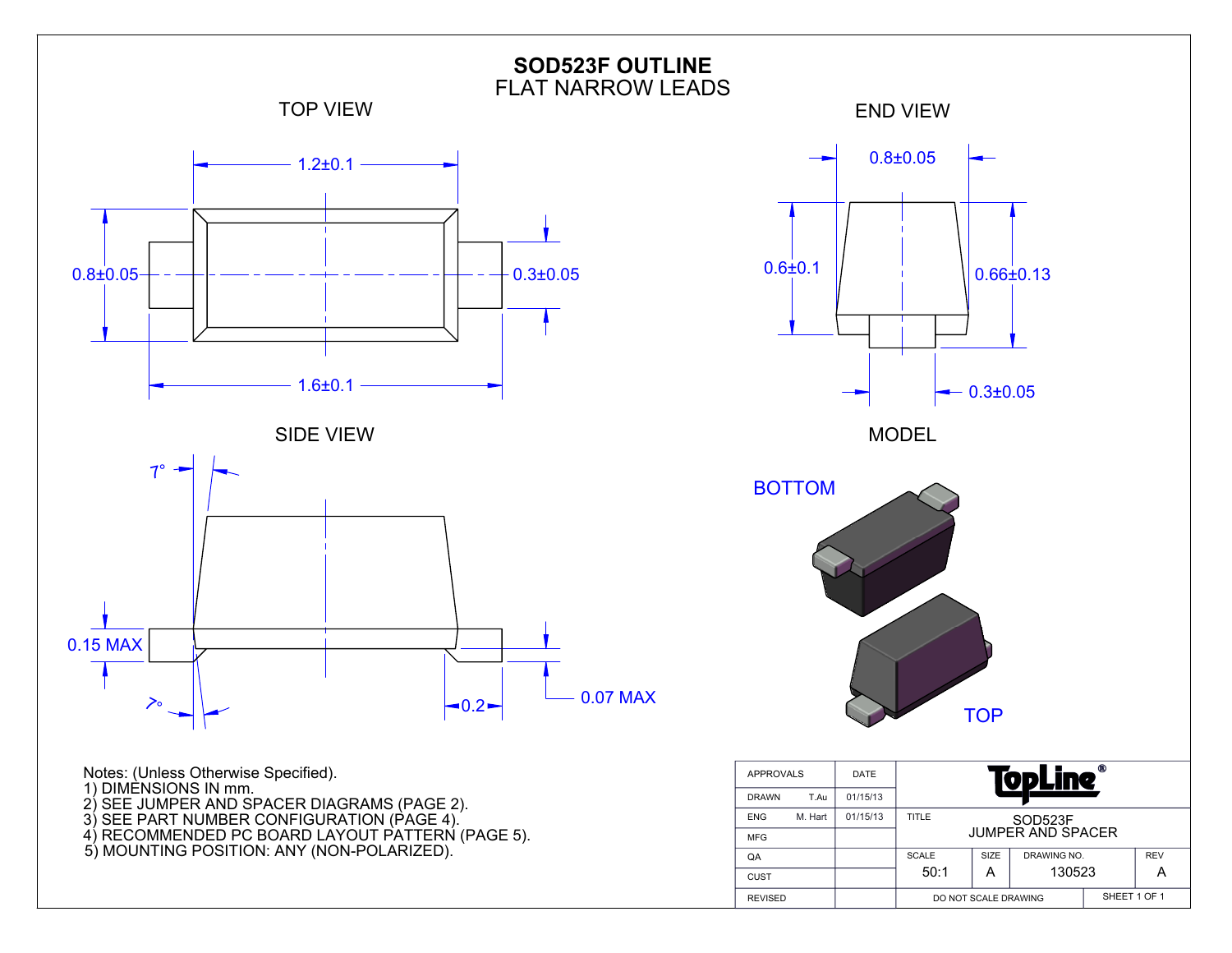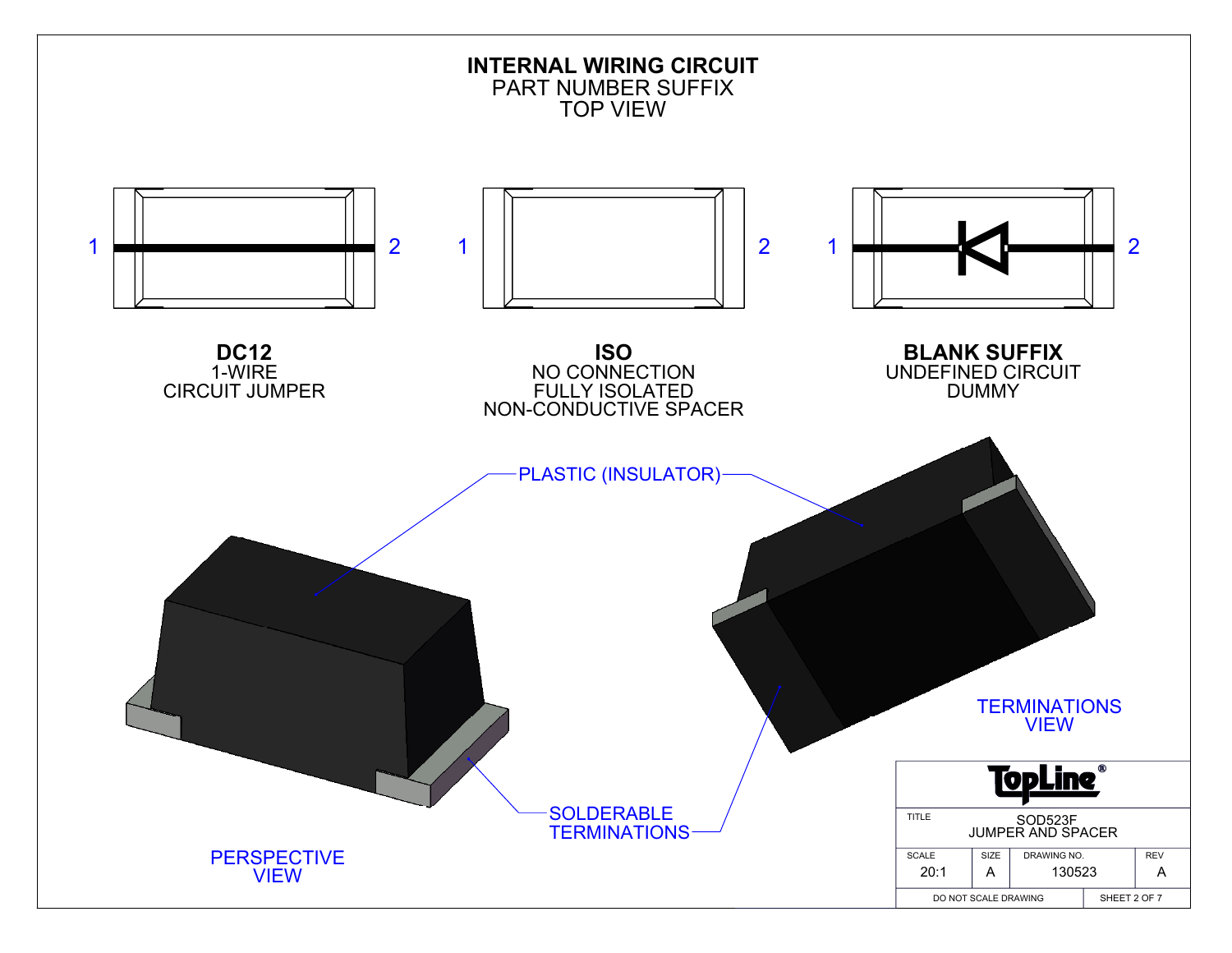



| <b>THERMAL</b><br><b>RESISTANCE</b>                         | <b>PART TYPE</b> |        |                  |                  |         |         |         |         |          |        |           |
|-------------------------------------------------------------|------------------|--------|------------------|------------------|---------|---------|---------|---------|----------|--------|-----------|
|                                                             | SOD123FW         | SMA-F  | SMB-F            | SMC-F            | SOD123G | SOD123F | SOD323G | SOD323F | SOD523   | SOD723 | SOD923    |
| <b>JUNCTION TO AMBIENT</b><br>$(Ta=25^{\circ})$ $R_{th(a)}$ | 60°C/W           | 50°C/W | $12^{\circ}$ C/W | $47^{\circ}$ C/W | 50 °C/W | 30 °C/W |         |         | 500 °C/W |        | 1250 °C/W |

| <b>MAXIMUM ELECTRICAL (DC)</b><br><b>RATING</b> | <b>PART TYPE</b> |        |        |        |         |                     |         |         |        |        |        |
|-------------------------------------------------|------------------|--------|--------|--------|---------|---------------------|---------|---------|--------|--------|--------|
|                                                 | SOD123FW         | SMA-F  | SMB-F  | SMC-F  | SOD123G | SOD <sub>123F</sub> | SOD323G | SOD323F | SOD523 | SOD723 | SOD923 |
| VR WORKING VOLTAGE                              | 1000V            | 1000V  | 1000V  | 1000V  | 100V    | 100V                | 100V    | 100V    | 100V   | 100V   | 100V   |
| VF FORWARD @ RATED CURRENT                      | < 0.2V           | < 0.2V | < 0.2V | < 0.2V | < 0.2V  | < 0.2V              | < 0.2V  | < 0.2V  | < 0.2V | < 0.2V | < 0.2V |
| <b>Io FORWARD CURRENT</b>                       | 0.5A             | 1.0A   | 2.0A   | 3.0A   | 0.25A   | 0.5A                | 0.25A   | 0.5A    | 0.25A  | 0.25A  | 0.25A  |
| <b>IFSM FORWARD SURGE CURRENT</b>               | 30 A             | 30 A   | 70 A   | 100 A  | 4.0A    | 30 A                | 4.0A    | 4.0 A   | 4.0 A  | 4.0 A  | 4.0 A  |
| <b>IR REVERSE CURRENT</b>                       | 0.5A             | 1.0A   | 2.0A   | 3.0A   | 0.25A   | 0.5A                | 0.25A   | 0.5A    | 0.25A  | 0.25A  | 0.25A  |
| CJ JUNCTION CAPACITANCE                         | 15 pF            | 15pF   | 30 pF  | 40 pF  | 4 pF    | 9 pF                | 4 pF    | 9 pF    | 5 pF   | 5 pF   | 4 pF   |

| <b>TEMPERATURE RATING</b>              |                                     |  |  |  |  |  |  |  |  |
|----------------------------------------|-------------------------------------|--|--|--|--|--|--|--|--|
| <b>JUNCTION TEMP T.</b>                | $150^{\circ}$ C                     |  |  |  |  |  |  |  |  |
| STORAGE TEMP T <sub>stg</sub>          | $-65^{\circ}$ C TO 150 $^{\circ}$ C |  |  |  |  |  |  |  |  |
| PEAK REFLOW TEMP<br>Treflow 10 SECONDS | 260 °C                              |  |  |  |  |  |  |  |  |

| Ф<br>VDLIN                                   |                                   |        |  |  |  |  |  |  |
|----------------------------------------------|-----------------------------------|--------|--|--|--|--|--|--|
| TITLE<br>SOD523F<br><b>JUMPER AND SPACER</b> |                                   |        |  |  |  |  |  |  |
| <b>SCALE</b>                                 | DRAWING NO.<br><b>REV</b><br>SIZE |        |  |  |  |  |  |  |
| 15:1                                         | А                                 | 130523 |  |  |  |  |  |  |
| DO NOT SCALE DRAWING<br>SHEET3 OF 7          |                                   |        |  |  |  |  |  |  |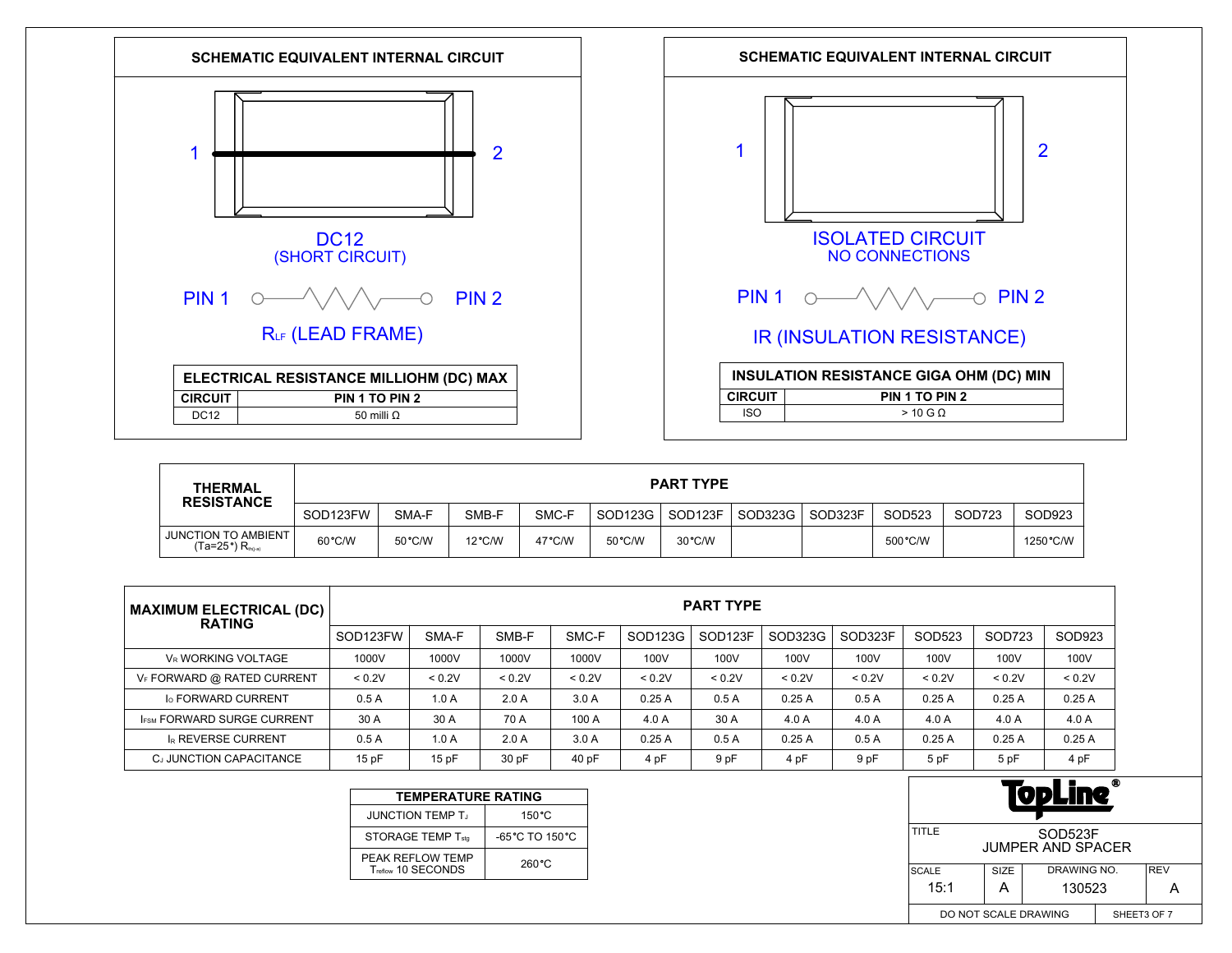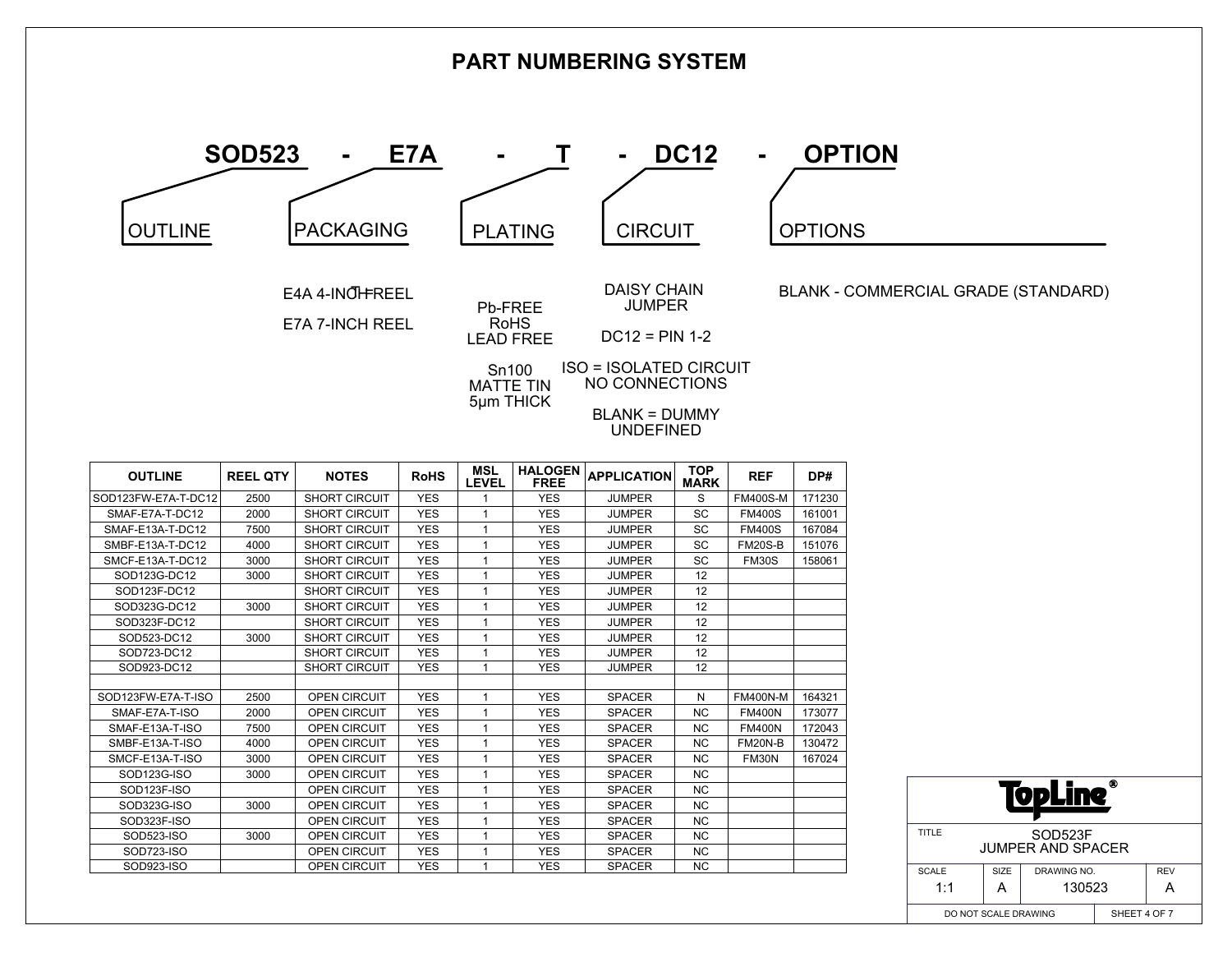

## **PCB PAD DIMENSIONS**

|             | SYMBOL SOD123FWSOD123F SOD123G |     |     | SOD323FW SOD323F SOD323G |     |     |     | SOD523   SOD723 | <b>SOD923</b> | <b>SMAF</b>                             | <b>SMBF</b> | <b>SMCF</b> |
|-------------|--------------------------------|-----|-----|--------------------------|-----|-----|-----|-----------------|---------------|-----------------------------------------|-------------|-------------|
|             | 1.90                           | 1.0 | 1.0 | 1.4                      | 0.7 | 0.7 | 0.6 | 0.5             | 0.4           | 2.8                                     | 3.60        | 4.80        |
|             | 1.40                           | 1.1 | 0.8 | 1.25                     | 0.9 | 0.9 | 0.7 | 0.6             | 0.5           | 1.6                                     | 1.50        | 1.60        |
| $\sim$<br>◡ | 1.90                           | 2.6 | 2.8 | 1.0                      | 1.7 | 1.7 | 1.2 | 1.0             | 0.8           | 2.2                                     | 3.00        | 4.60        |
| D           | 4.70                           | 4.8 | 4.7 | 3.5                      | 3.5 | 3.6 | 2.6 | 2.2             | 2.0           | 5.4                                     | 6.00        | 7.80        |
| ¢           | 3.3                            | 3.7 | 3.6 | 2.25                     | 2.6 | 2.7 | 1.9 | 1.6             | 1.3           | 3.8                                     | 4.50        | 6.2         |
|             | 3.7                            | 3.8 | 3.7 | 2.5                      | 2.5 | 2.6 | 1.6 | 1.4             | 1.0           | $4.5 - 4.9$   $5.0 - 5.4$   $6.3 - 6.9$ |             |             |

| ⋒<br>- 1<br>ŋ,                               |                                   |  |  |  |  |  |  |  |
|----------------------------------------------|-----------------------------------|--|--|--|--|--|--|--|
| TITLE<br>SOD523F<br><b>JUMPER AND SPACER</b> |                                   |  |  |  |  |  |  |  |
| <b>SCALE</b>                                 | SIZE<br>DRAWING NO.<br><b>REV</b> |  |  |  |  |  |  |  |
| 20:1                                         | 130523<br>А                       |  |  |  |  |  |  |  |
| DO NOT SCALE DRAWING                         | SHEET 5 OF 7                      |  |  |  |  |  |  |  |

Notes: (Unless Otherwise Specified).

1) DIMENSIONS IN mm.

 2) PCB BOARD DIMENSIONS ARE PRESENTED ONLY AS A GUIDELINE. DESIGNERS SHOULD USE THEIR OWN EXPERIENCE WHEN DESIGNING PCB.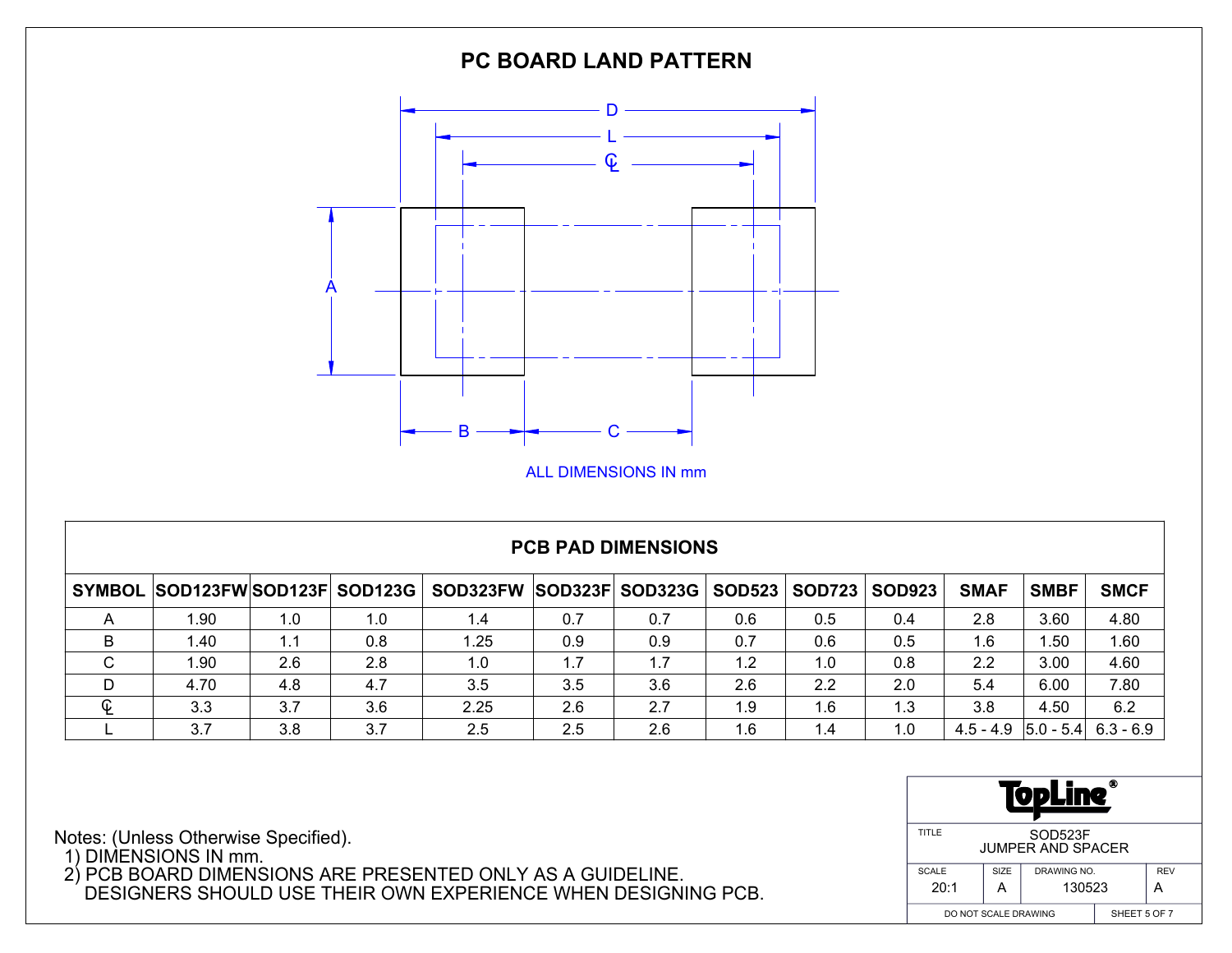